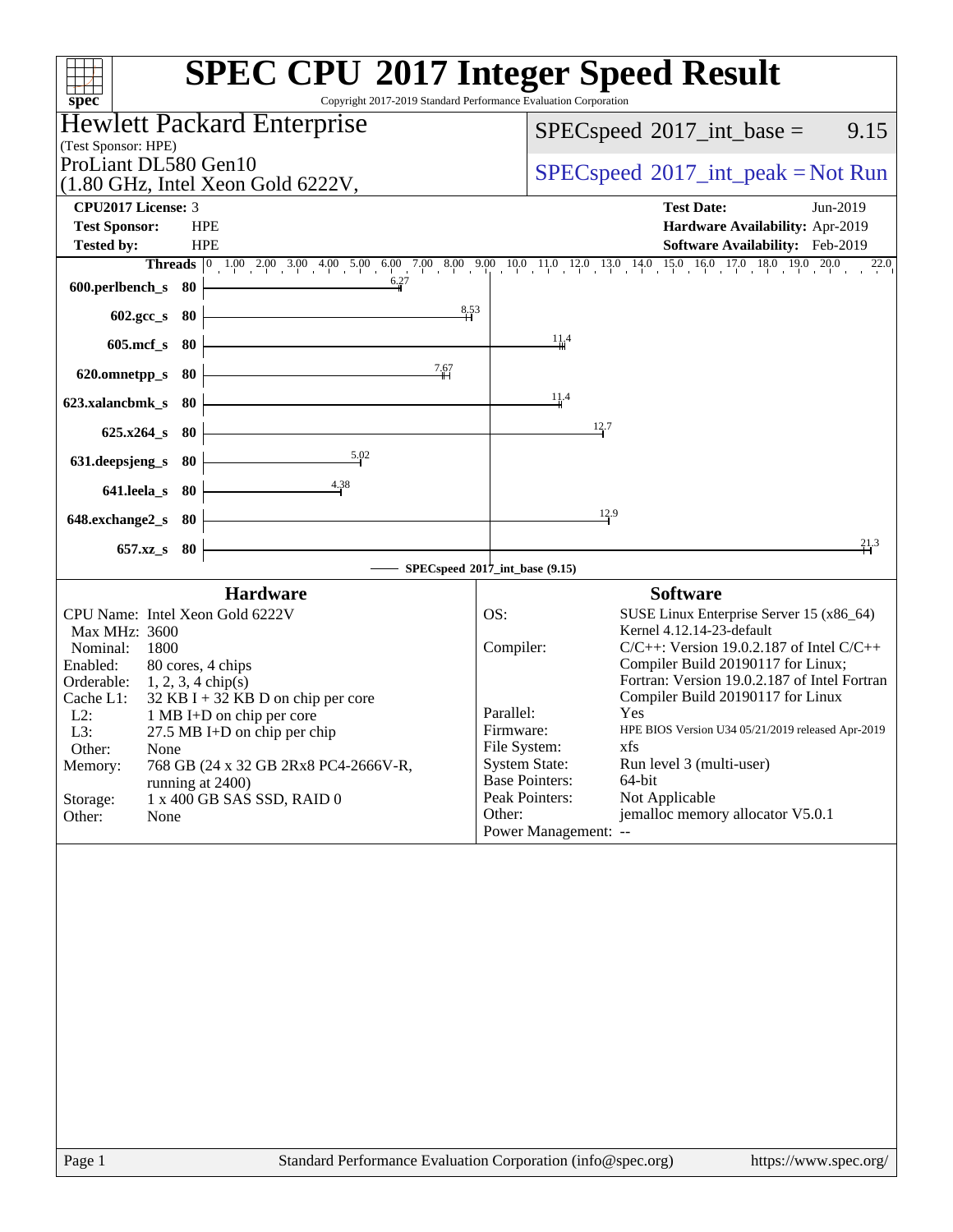

# **[SPEC CPU](http://www.spec.org/auto/cpu2017/Docs/result-fields.html#SPECCPU2017IntegerSpeedResult)[2017 Integer Speed Result](http://www.spec.org/auto/cpu2017/Docs/result-fields.html#SPECCPU2017IntegerSpeedResult)**

Copyright 2017-2019 Standard Performance Evaluation Corporation

### Hewlett Packard Enterprise

(Test Sponsor: HPE)

(1.80 GHz, Intel Xeon Gold 6222V,

 $SPECspeed^{\circledcirc}2017\_int\_base =$  $SPECspeed^{\circledcirc}2017\_int\_base =$  9.15

### ProLiant DL580 Gen10  $SPEC speed^{\circ}2017\_int\_peak = Not Run$

**[CPU2017 License:](http://www.spec.org/auto/cpu2017/Docs/result-fields.html#CPU2017License)** 3 **[Test Date:](http://www.spec.org/auto/cpu2017/Docs/result-fields.html#TestDate)** Jun-2019 **[Test Sponsor:](http://www.spec.org/auto/cpu2017/Docs/result-fields.html#TestSponsor)** HPE **[Hardware Availability:](http://www.spec.org/auto/cpu2017/Docs/result-fields.html#HardwareAvailability)** Apr-2019 **[Tested by:](http://www.spec.org/auto/cpu2017/Docs/result-fields.html#Testedby)** HPE **[Software Availability:](http://www.spec.org/auto/cpu2017/Docs/result-fields.html#SoftwareAvailability)** Feb-2019

### **[Results Table](http://www.spec.org/auto/cpu2017/Docs/result-fields.html#ResultsTable)**

|                                     | <b>Base</b>    |                |       |                |       |                | <b>Peak</b> |                |                |              |                |              |                |              |
|-------------------------------------|----------------|----------------|-------|----------------|-------|----------------|-------------|----------------|----------------|--------------|----------------|--------------|----------------|--------------|
| <b>Benchmark</b>                    | <b>Threads</b> | <b>Seconds</b> | Ratio | <b>Seconds</b> | Ratio | <b>Seconds</b> | Ratio       | <b>Threads</b> | <b>Seconds</b> | <b>Ratio</b> | <b>Seconds</b> | <b>Ratio</b> | <b>Seconds</b> | <b>Ratio</b> |
| $600.$ perlbench_s                  | 80             | 281            | 6.31  | 284            | 6.24  | 283            | 6.27        |                |                |              |                |              |                |              |
| $602.\text{gcc}\_\text{s}$          | 80             | 475            | 8.38  | 467            | 8.53  | 465            | 8.57        |                |                |              |                |              |                |              |
| $605$ .mcf s                        | 80             | 409            | 11.5  | 413            | 11.4  | 415            | 11.4        |                |                |              |                |              |                |              |
| 620.omnetpp_s                       | 80             | 214            | 7.63  | 213            | 7.67  | 208            | 7.84        |                |                |              |                |              |                |              |
| 623.xalancbmk s                     | 80             | 124            | 11.4  | <u>124</u>     | 11.4  | 125            | 11.3        |                |                |              |                |              |                |              |
| 625.x264 s                          | 80             | 138            | 12.7  | 139            | 12.7  | 138            | 12.8        |                |                |              |                |              |                |              |
| 631.deepsjeng_s                     | 80             | 285            | 5.02  | 286            | 5.02  | 286            | 5.01        |                |                |              |                |              |                |              |
| $641.$ leela_s                      | 80             | 389            | 4.38  | 389            | 4.38  | 390            | 4.38        |                |                |              |                |              |                |              |
| 648.exchange2_s                     | 80             | 227            | 12.9  | 227            | 12.9  | 227            | 12.9        |                |                |              |                |              |                |              |
| $657.xz$ s                          | 80             | 290            | 21.3  | 291            | 21.3  | 293            | 21.1        |                |                |              |                |              |                |              |
| $SPECspeed*2017$ int base =<br>9.15 |                |                |       |                |       |                |             |                |                |              |                |              |                |              |

**[SPECspeed](http://www.spec.org/auto/cpu2017/Docs/result-fields.html#SPECspeed2017intpeak)[2017\\_int\\_peak =](http://www.spec.org/auto/cpu2017/Docs/result-fields.html#SPECspeed2017intpeak) Not Run**

Results appear in the [order in which they were run.](http://www.spec.org/auto/cpu2017/Docs/result-fields.html#RunOrder) Bold underlined text [indicates a median measurement.](http://www.spec.org/auto/cpu2017/Docs/result-fields.html#Median)

### **[Operating System Notes](http://www.spec.org/auto/cpu2017/Docs/result-fields.html#OperatingSystemNotes)**

 Stack size set to unlimited using "ulimit -s unlimited" Transparent Huge Pages enabled by default Prior to runcpu invocation Filesystem page cache synced and cleared with: sync; echo 3> /proc/sys/vm/drop\_caches

### **[General Notes](http://www.spec.org/auto/cpu2017/Docs/result-fields.html#GeneralNotes)**

Environment variables set by runcpu before the start of the run: KMP\_AFFINITY = "granularity=fine,compact" LD\_LIBRARY\_PATH = "/home/cpu2017\_u2/lib/ia32:/home/cpu2017\_u2/lib/intel64: /home/cpu2017\_u2/je5.0.1-32:/home/cpu2017\_u2/je5.0.1-64" OMP\_STACKSIZE = "192M" Binaries compiled on a system with 1x Intel Core i9-7900X CPU + 32GB RAM memory using Redhat Enterprise Linux 7.5 NA: The test sponsor attests, as of date of publication, that CVE-2017-5754 (Meltdown) is mitigated in the system as tested and documented. Yes: The test sponsor attests, as of date of publication, that CVE-2017-5753 (Spectre variant 1) is mitigated in the system as tested and documented. Yes: The test sponsor attests, as of date of publication, that CVE-2017-5715 (Spectre variant 2) is mitigated in the system as tested and documented. jemalloc, a general purpose malloc implementation built with the RedHat Enterprise 7.5, and the system compiler gcc 4.8.5 sources available from jemalloc.net or<https://github.com/jemalloc/jemalloc/releases>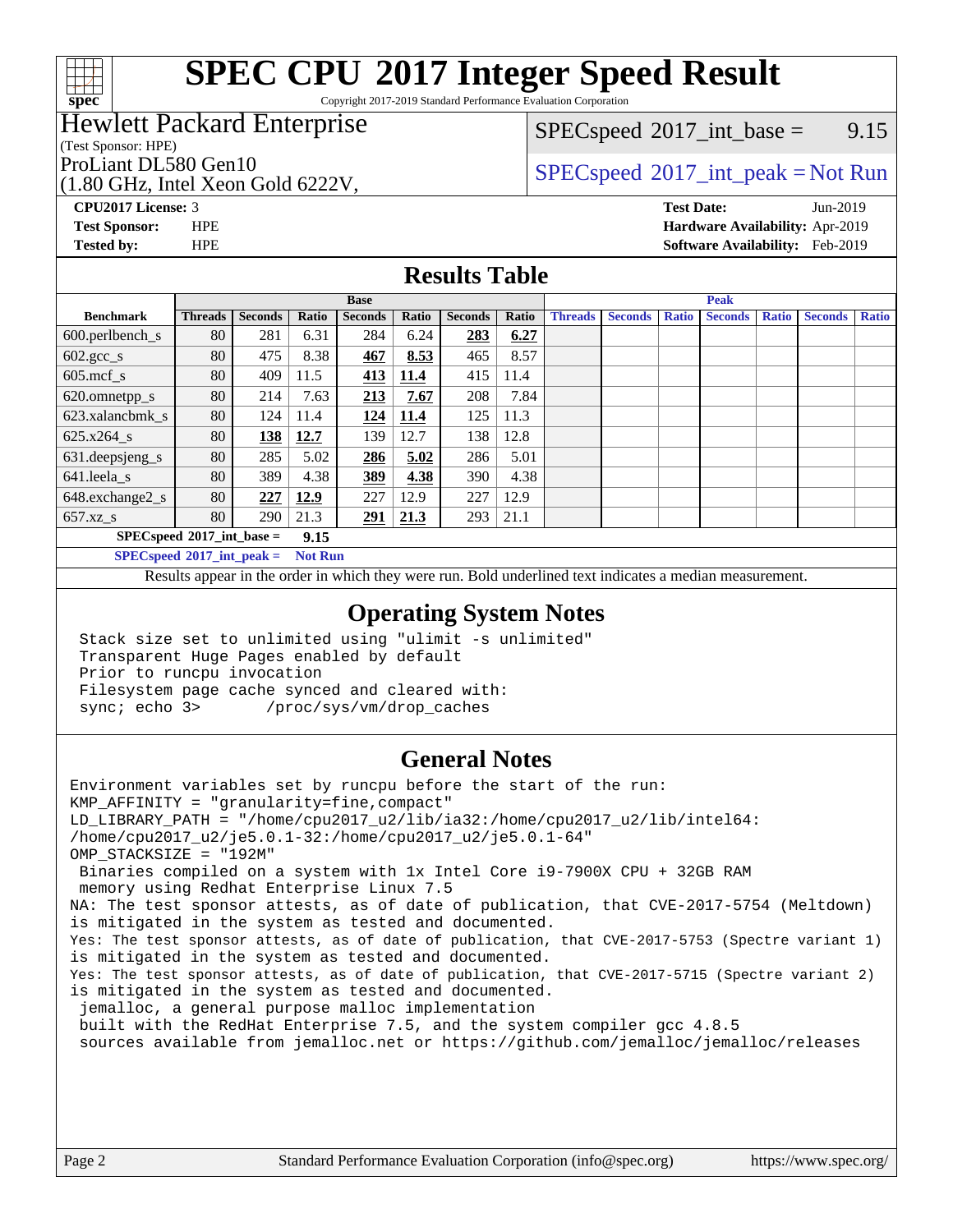### **[SPEC CPU](http://www.spec.org/auto/cpu2017/Docs/result-fields.html#SPECCPU2017IntegerSpeedResult)[2017 Integer Speed Result](http://www.spec.org/auto/cpu2017/Docs/result-fields.html#SPECCPU2017IntegerSpeedResult)** Copyright 2017-2019 Standard Performance Evaluation Corporation

### Hewlett Packard Enterprise

 $SPECspeed^{\circledcirc}2017\_int\_base =$  $SPECspeed^{\circledcirc}2017\_int\_base =$  9.15

### (Test Sponsor: HPE)

(1.80 GHz, Intel Xeon Gold 6222V,

**[spec](http://www.spec.org/)**

 $+\hskip -1.5pt +\hskip -1.5pt +$ 

ProLiant DL580 Gen10  $SPEC speed^{\circ}2017\_int\_peak = Not Run$ 

**[CPU2017 License:](http://www.spec.org/auto/cpu2017/Docs/result-fields.html#CPU2017License)** 3 **[Test Date:](http://www.spec.org/auto/cpu2017/Docs/result-fields.html#TestDate)** Jun-2019 **[Test Sponsor:](http://www.spec.org/auto/cpu2017/Docs/result-fields.html#TestSponsor)** HPE **[Hardware Availability:](http://www.spec.org/auto/cpu2017/Docs/result-fields.html#HardwareAvailability)** Apr-2019 **[Tested by:](http://www.spec.org/auto/cpu2017/Docs/result-fields.html#Testedby)** HPE **[Software Availability:](http://www.spec.org/auto/cpu2017/Docs/result-fields.html#SoftwareAvailability)** Feb-2019

### **[Platform Notes](http://www.spec.org/auto/cpu2017/Docs/result-fields.html#PlatformNotes)**

Page 3 Standard Performance Evaluation Corporation [\(info@spec.org\)](mailto:info@spec.org) <https://www.spec.org/> BIOS Configuration: Hyper-Threading set to Disabled Thermal Configuration set to Maximum Cooling Memory Patrol Scrubbing set to Disabled LLC Prefetch set to Enabled LLC Dead Line Allocation set to Disabled Enhanced Processor Performance set to Enabled Workload Profile set to General Peak Frequency Compute Minimum Processor Idle Power Core C-State set to C1E State Energy/Performance Bias set to Balanced Power Workload Profile set to Custom Numa Group Size Optimization set to Flat Advanced Memory Protection set to Advanced ECC Sysinfo program /home/cpu2017\_u2/bin/sysinfo Rev: r5974 of 2018-05-19 9bcde8f2999c33d61f64985e45859ea9 running on linux-sypg Thu Sep 13 11:10:36 2018 SUT (System Under Test) info as seen by some common utilities. For more information on this section, see <https://www.spec.org/cpu2017/Docs/config.html#sysinfo> From /proc/cpuinfo model name : Intel(R) Xeon(R) Gold 6222V CPU @ 1.80GHz 4 "physical id"s (chips) 80 "processors" cores, siblings (Caution: counting these is hw and system dependent. The following excerpts from /proc/cpuinfo might not be reliable. Use with caution.) cpu cores : 20 siblings : 20 physical 0: cores 0 1 2 3 4 8 9 10 11 12 16 17 18 19 20 24 25 26 27 28 physical 1: cores 0 1 2 3 4 8 9 10 11 12 16 17 18 19 20 24 25 26 27 28 physical 2: cores 0 1 2 3 4 8 9 10 11 12 16 17 18 19 20 24 25 26 27 28 physical 3: cores 0 1 2 3 4 8 9 10 11 12 16 17 18 19 20 24 25 26 27 28 From lscpu: Architecture: x86\_64 CPU op-mode(s): 32-bit, 64-bit Byte Order:  $CPU(s):$  80 On-line CPU(s) list: 0-79 Thread(s) per core: 1 Core(s) per socket: 20 Socket(s): 4 NUMA node(s): 4 Vendor ID: GenuineIntel CPU family: 6 Model: 85 **(Continued on next page)**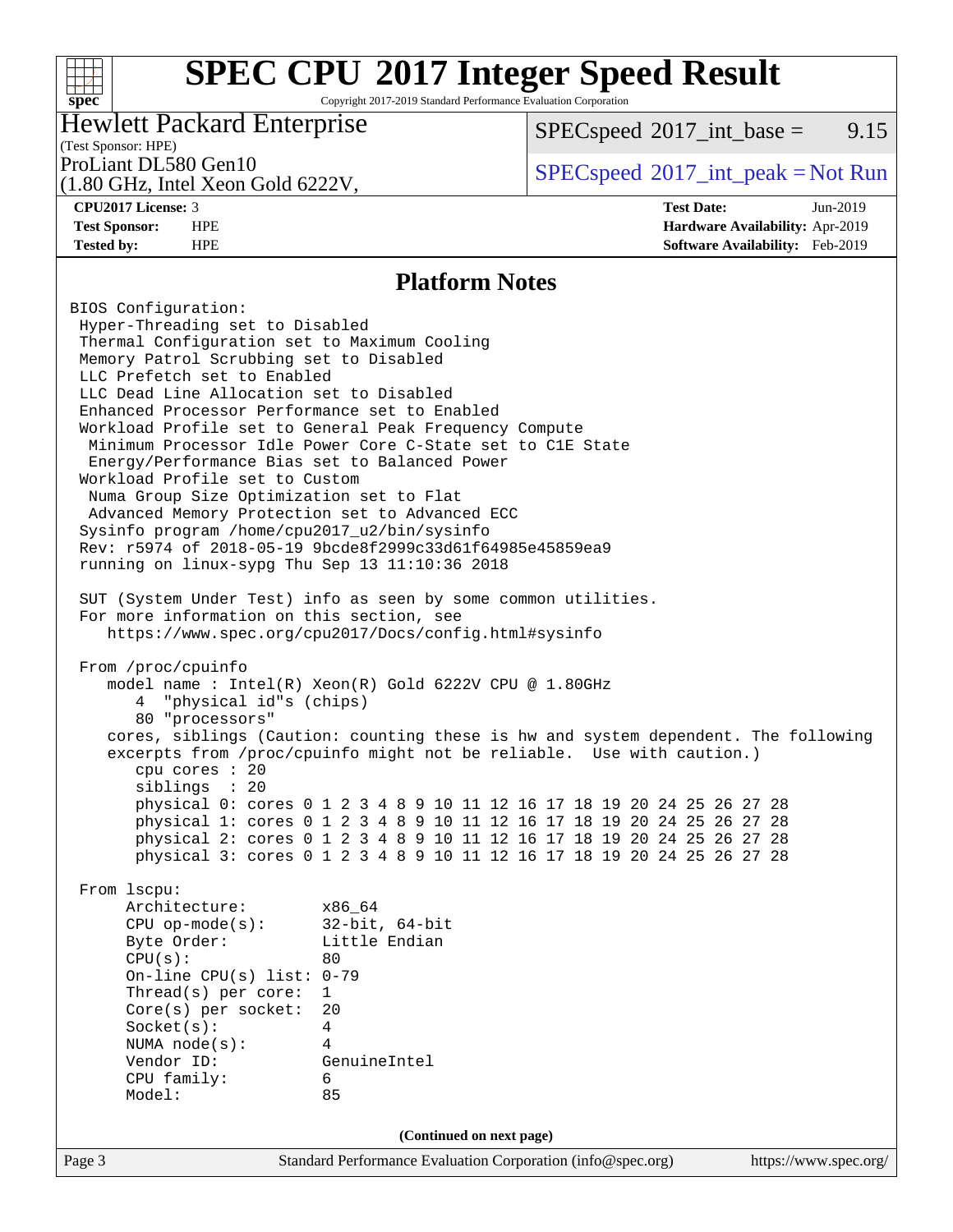# **[SPEC CPU](http://www.spec.org/auto/cpu2017/Docs/result-fields.html#SPECCPU2017IntegerSpeedResult)[2017 Integer Speed Result](http://www.spec.org/auto/cpu2017/Docs/result-fields.html#SPECCPU2017IntegerSpeedResult)**

Copyright 2017-2019 Standard Performance Evaluation Corporation

Hewlett Packard Enterprise

 $SPECspeed^{\circledcirc}2017\_int\_base =$  $SPECspeed^{\circledcirc}2017\_int\_base =$  9.15

(Test Sponsor: HPE) (1.80 GHz, Intel Xeon Gold 6222V,

ProLiant DL580 Gen10  $SPEC speed^{\circ}2017\_int\_peak = Not Run$ 

**[spec](http://www.spec.org/)**

 $+\!\!+\!\!$ 

**[CPU2017 License:](http://www.spec.org/auto/cpu2017/Docs/result-fields.html#CPU2017License)** 3 **[Test Date:](http://www.spec.org/auto/cpu2017/Docs/result-fields.html#TestDate)** Jun-2019 **[Test Sponsor:](http://www.spec.org/auto/cpu2017/Docs/result-fields.html#TestSponsor)** HPE **[Hardware Availability:](http://www.spec.org/auto/cpu2017/Docs/result-fields.html#HardwareAvailability)** Apr-2019 **[Tested by:](http://www.spec.org/auto/cpu2017/Docs/result-fields.html#Testedby)** HPE **[Software Availability:](http://www.spec.org/auto/cpu2017/Docs/result-fields.html#SoftwareAvailability)** Feb-2019

### **[Platform Notes \(Continued\)](http://www.spec.org/auto/cpu2017/Docs/result-fields.html#PlatformNotes)**

Page 4 Standard Performance Evaluation Corporation [\(info@spec.org\)](mailto:info@spec.org) <https://www.spec.org/> Model name: Intel(R) Xeon(R) Gold 6222V CPU @ 1.80GHz Stepping: 7 CPU MHz: 1800.000 BogoMIPS: 3600.00 Virtualization: VT-x L1d cache: 32K L1i cache: 32K L2 cache: 1024K L3 cache: 28160K NUMA node0 CPU(s): 0-19 NUMA node1 CPU(s): 20-39 NUMA node2 CPU(s): 40-59 NUMA node3 CPU(s): 60-79 Flags: fpu vme de pse tsc msr pae mce cx8 apic sep mtrr pge mca cmov pat pse36 clflush dts acpi mmx fxsr sse sse2 ss ht tm pbe syscall nx pdpe1gb rdtscp lm constant\_tsc art arch\_perfmon pebs bts rep\_good nopl xtopology nonstop\_tsc cpuid aperfmperf tsc\_known\_freq pni pclmulqdq dtes64 monitor ds\_cpl vmx smx est tm2 ssse3 sdbg fma cx16 xtpr pdcm pcid dca sse4\_1 sse4\_2 x2apic movbe popcnt tsc\_deadline\_timer aes xsave avx f16c rdrand lahf\_lm abm 3dnowprefetch cpuid\_fault epb cat\_l3 cdp\_l3 invpcid\_single intel\_ppin mba tpr\_shadow vnmi flexpriority ept vpid fsgsbase tsc\_adjust bmi1 hle avx2 smep bmi2 erms invpcid rtm cqm mpx rdt\_a avx512f avx512dq rdseed adx smap clflushopt clwb intel\_pt avx512cd avx512bw avx512vl xsaveopt xsavec xgetbv1 xsaves cqm\_llc cqm\_occup\_llc cqm\_mbm\_total cqm\_mbm\_local ibpb ibrs stibp dtherm ida arat pln pts pku ospke avx512\_vnni arch\_capabilities ssbd /proc/cpuinfo cache data cache size : 28160 KB From numactl --hardware WARNING: a numactl 'node' might or might not correspond to a physical chip. available: 4 nodes (0-3) node 0 cpus: 0 1 2 3 4 5 6 7 8 9 10 11 12 13 14 15 16 17 18 19 node 0 size: 193117 MB node 0 free: 192634 MB node 1 cpus: 20 21 22 23 24 25 26 27 28 29 30 31 32 33 34 35 36 37 38 39 node 1 size: 193532 MB node 1 free: 193083 MB node 2 cpus: 40 41 42 43 44 45 46 47 48 49 50 51 52 53 54 55 56 57 58 59 node 2 size: 193532 MB node 2 free: 193362 MB node 3 cpus: 60 61 62 63 64 65 66 67 68 69 70 71 72 73 74 75 76 77 78 79 node 3 size: 193501 MB node 3 free: 193347 MB node distances: node 0 1 2 3 0: 10 21 21 21 1: 21 10 21 21 **(Continued on next page)**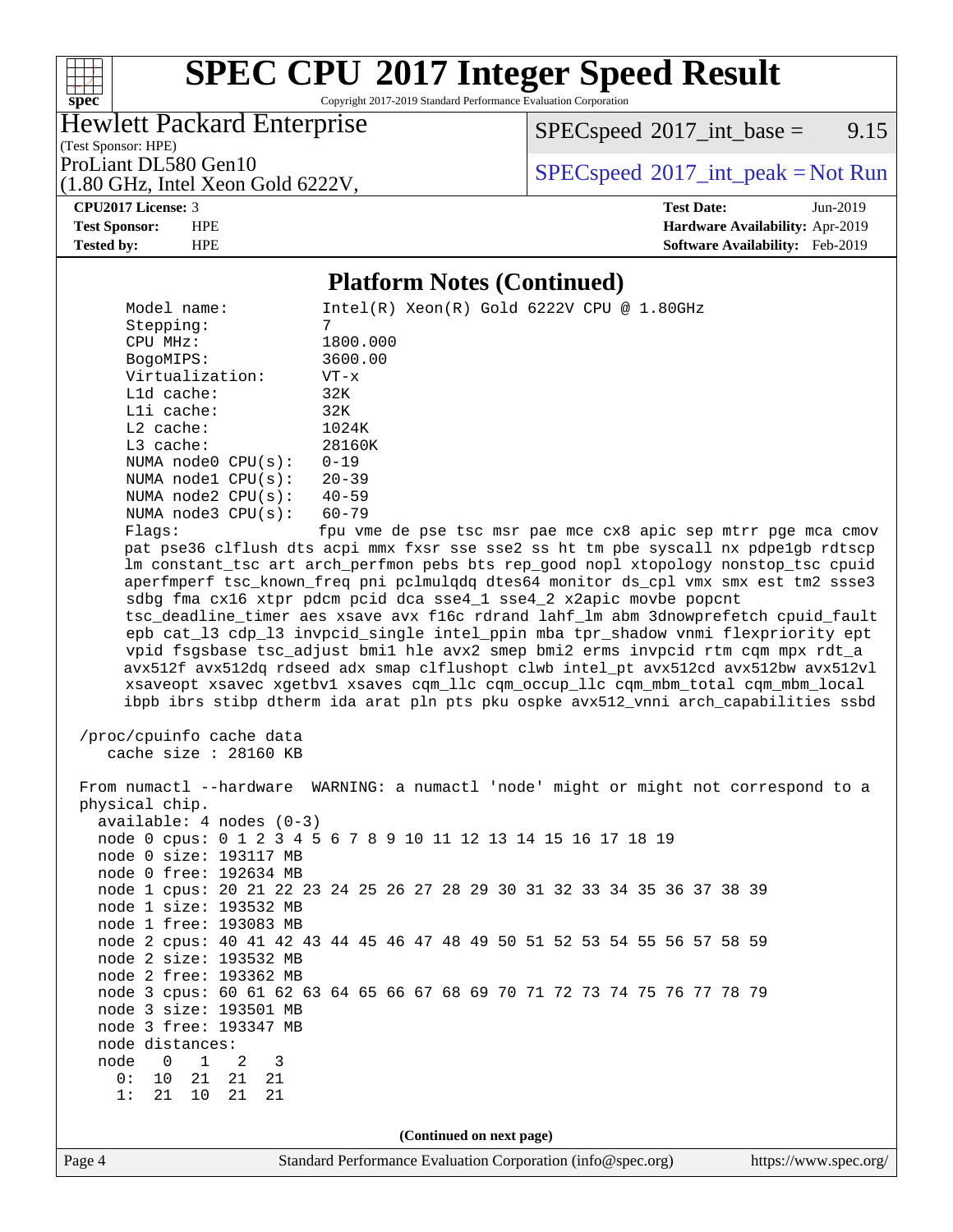#### **[SPEC CPU](http://www.spec.org/auto/cpu2017/Docs/result-fields.html#SPECCPU2017IntegerSpeedResult)[2017 Integer Speed Result](http://www.spec.org/auto/cpu2017/Docs/result-fields.html#SPECCPU2017IntegerSpeedResult)**  $+\ +$ Copyright 2017-2019 Standard Performance Evaluation Corporation **[spec](http://www.spec.org/)** Hewlett Packard Enterprise  $SPECspeed^{\circledcirc}2017\_int\_base =$  $SPECspeed^{\circledcirc}2017\_int\_base =$  9.15 (Test Sponsor: HPE) ProLiant DL580 Gen10  $SPEC speed^{\circ}2017\_int\_peak = Not Run$ (1.80 GHz, Intel Xeon Gold 6222V, **[CPU2017 License:](http://www.spec.org/auto/cpu2017/Docs/result-fields.html#CPU2017License)** 3 **[Test Date:](http://www.spec.org/auto/cpu2017/Docs/result-fields.html#TestDate)** Jun-2019 **[Test Sponsor:](http://www.spec.org/auto/cpu2017/Docs/result-fields.html#TestSponsor)** HPE **[Hardware Availability:](http://www.spec.org/auto/cpu2017/Docs/result-fields.html#HardwareAvailability)** Apr-2019 **[Tested by:](http://www.spec.org/auto/cpu2017/Docs/result-fields.html#Testedby)** HPE **[Software Availability:](http://www.spec.org/auto/cpu2017/Docs/result-fields.html#SoftwareAvailability)** Feb-2019 **[Platform Notes \(Continued\)](http://www.spec.org/auto/cpu2017/Docs/result-fields.html#PlatformNotes)** 2: 21 21 10 21 3: 21 21 21 10 From /proc/meminfo MemTotal: 792251492 kB HugePages\_Total: 0 Hugepagesize: 2048 kB From /etc/\*release\* /etc/\*version\* os-release: NAME="SLES" VERSION="15" VERSION\_ID="15" PRETTY\_NAME="SUSE Linux Enterprise Server 15" ID="sles" ID\_LIKE="suse" ANSI\_COLOR="0;32" CPE\_NAME="cpe:/o:suse:sles:15" uname -a: Linux linux-sypg 4.12.14-23-default #1 SMP Tue May 29 21:04:44 UTC 2018 (cd0437b) x86\_64 x86\_64 x86\_64 GNU/Linux Kernel self-reported vulnerability status: CVE-2017-5754 (Meltdown): Not affected CVE-2017-5753 (Spectre variant 1): Mitigation: \_\_user pointer sanitization CVE-2017-5715 (Spectre variant 2): Mitigation: Indirect Branch Restricted Speculation, IBPB, IBRS\_FW run-level 3 Sep 13 11:09 SPEC is set to: /home/cpu2017\_u2 Filesystem Type Size Used Avail Use% Mounted on /dev/sda1 xfs 894G 86G 808G 10% /home Additional information from dmidecode follows. WARNING: Use caution when you interpret this section. The 'dmidecode' program reads system data which is "intended to allow hardware to be accurately determined", but the intent may not be met, as there are frequent changes to hardware, firmware, and the "DMTF SMBIOS" standard. BIOS HPE U34 05/21/2019 Memory: 24x UNKNOWN NOT AVAILABLE 24x UNKNOWN NOT AVAILABLE 32 GB 2 rank 2666, configured at 2400 (End of data from sysinfo program)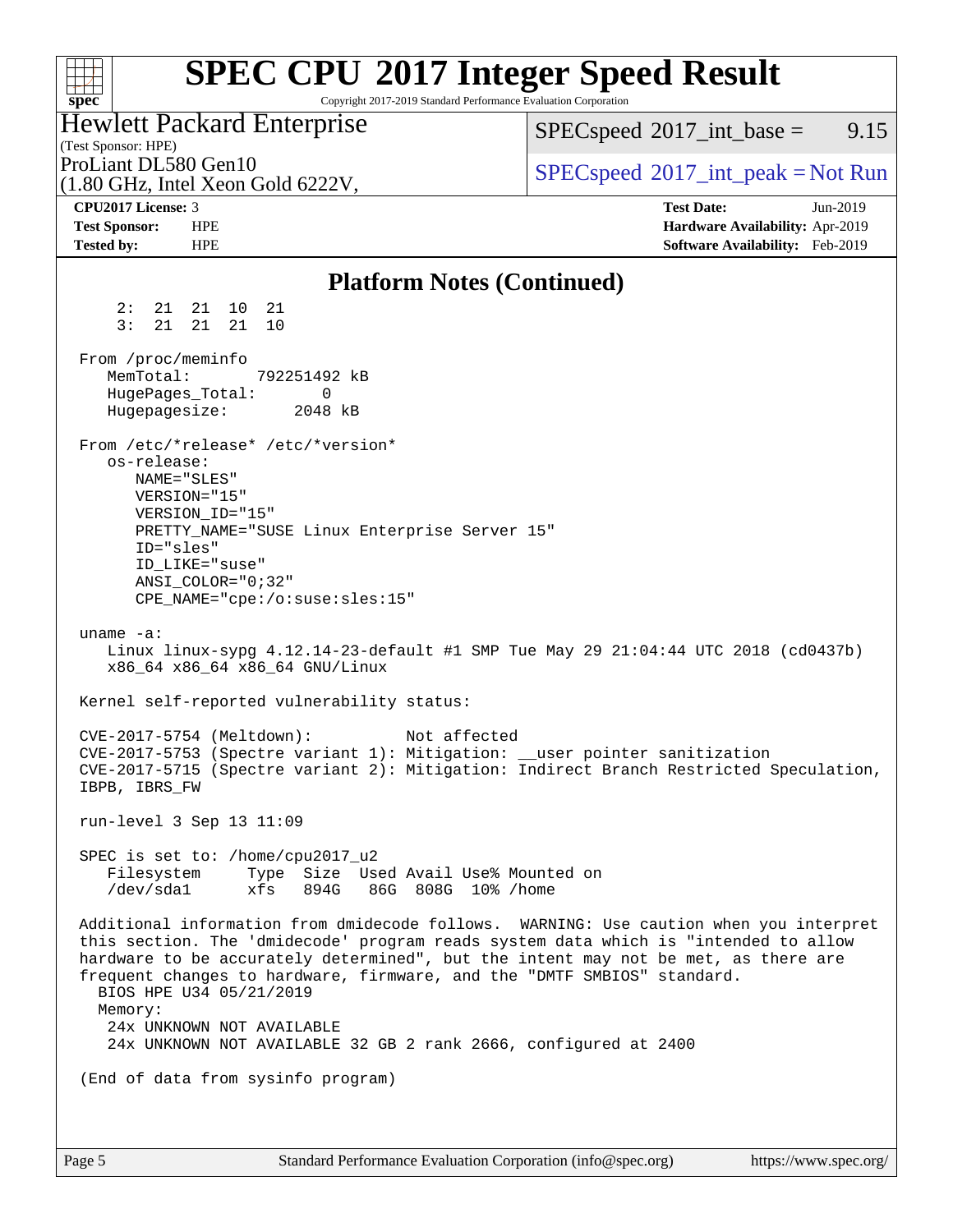### **[SPEC CPU](http://www.spec.org/auto/cpu2017/Docs/result-fields.html#SPECCPU2017IntegerSpeedResult)[2017 Integer Speed Result](http://www.spec.org/auto/cpu2017/Docs/result-fields.html#SPECCPU2017IntegerSpeedResult)** Copyright 2017-2019 Standard Performance Evaluation Corporation

### Hewlett Packard Enterprise

 $SPEC speed^{\circ}2017\_int\_base =$  9.15

### (Test Sponsor: HPE)

(1.80 GHz, Intel Xeon Gold 6222V,

ProLiant DL580 Gen10<br>  $\begin{array}{c}\n\text{SPEC speed} \text{PLO} \\
\text{SPEC speed} \text{PLO} \\
\text{PLO speed} \text{PLO} \\
\text{PLO} \\
\text{PLO} \\
\text{PLO} \\
\text{PLO} \\
\text{PLO} \\
\text{PLO} \\
\text{PLO} \\
\text{PLO} \\
\text{PLO} \\
\text{PLO} \\
\text{PLO} \\
\text{PLO} \\
\text{PLO} \\
\text{PLO} \\
\text{PLO} \\
\text{PLO} \\
\text{PLO} \\
\text{PLO} \\
\text{PLO} \\
\text{PLO} \\
\text{PLO} \\
\$ 

**[spec](http://www.spec.org/)**

 $+\ +$ 

**[Tested by:](http://www.spec.org/auto/cpu2017/Docs/result-fields.html#Testedby)** HPE **[Software Availability:](http://www.spec.org/auto/cpu2017/Docs/result-fields.html#SoftwareAvailability)** Feb-2019

**[CPU2017 License:](http://www.spec.org/auto/cpu2017/Docs/result-fields.html#CPU2017License)** 3 **[Test Date:](http://www.spec.org/auto/cpu2017/Docs/result-fields.html#TestDate)** Jun-2019 **[Test Sponsor:](http://www.spec.org/auto/cpu2017/Docs/result-fields.html#TestSponsor)** HPE **[Hardware Availability:](http://www.spec.org/auto/cpu2017/Docs/result-fields.html#HardwareAvailability)** Apr-2019

### **[Compiler Version Notes](http://www.spec.org/auto/cpu2017/Docs/result-fields.html#CompilerVersionNotes)**

### **[Base Compiler Invocation](http://www.spec.org/auto/cpu2017/Docs/result-fields.html#BaseCompilerInvocation)**

[C benchmarks](http://www.spec.org/auto/cpu2017/Docs/result-fields.html#Cbenchmarks): [icc -m64 -std=c11](http://www.spec.org/cpu2017/results/res2019q4/cpu2017-20190819-16807.flags.html#user_CCbase_intel_icc_64bit_c11_33ee0cdaae7deeeab2a9725423ba97205ce30f63b9926c2519791662299b76a0318f32ddfffdc46587804de3178b4f9328c46fa7c2b0cd779d7a61945c91cd35)

[C++ benchmarks:](http://www.spec.org/auto/cpu2017/Docs/result-fields.html#CXXbenchmarks) [icpc -m64](http://www.spec.org/cpu2017/results/res2019q4/cpu2017-20190819-16807.flags.html#user_CXXbase_intel_icpc_64bit_4ecb2543ae3f1412ef961e0650ca070fec7b7afdcd6ed48761b84423119d1bf6bdf5cad15b44d48e7256388bc77273b966e5eb805aefd121eb22e9299b2ec9d9)

[Fortran benchmarks](http://www.spec.org/auto/cpu2017/Docs/result-fields.html#Fortranbenchmarks): [ifort -m64](http://www.spec.org/cpu2017/results/res2019q4/cpu2017-20190819-16807.flags.html#user_FCbase_intel_ifort_64bit_24f2bb282fbaeffd6157abe4f878425411749daecae9a33200eee2bee2fe76f3b89351d69a8130dd5949958ce389cf37ff59a95e7a40d588e8d3a57e0c3fd751)

## **[Base Portability Flags](http://www.spec.org/auto/cpu2017/Docs/result-fields.html#BasePortabilityFlags)**

 600.perlbench\_s: [-DSPEC\\_LP64](http://www.spec.org/cpu2017/results/res2019q4/cpu2017-20190819-16807.flags.html#b600.perlbench_s_basePORTABILITY_DSPEC_LP64) [-DSPEC\\_LINUX\\_X64](http://www.spec.org/cpu2017/results/res2019q4/cpu2017-20190819-16807.flags.html#b600.perlbench_s_baseCPORTABILITY_DSPEC_LINUX_X64) 602.gcc\_s: [-DSPEC\\_LP64](http://www.spec.org/cpu2017/results/res2019q4/cpu2017-20190819-16807.flags.html#suite_basePORTABILITY602_gcc_s_DSPEC_LP64) 605.mcf\_s: [-DSPEC\\_LP64](http://www.spec.org/cpu2017/results/res2019q4/cpu2017-20190819-16807.flags.html#suite_basePORTABILITY605_mcf_s_DSPEC_LP64) 620.omnetpp\_s: [-DSPEC\\_LP64](http://www.spec.org/cpu2017/results/res2019q4/cpu2017-20190819-16807.flags.html#suite_basePORTABILITY620_omnetpp_s_DSPEC_LP64)

**(Continued on next page)**

Page 6 Standard Performance Evaluation Corporation [\(info@spec.org\)](mailto:info@spec.org) <https://www.spec.org/>